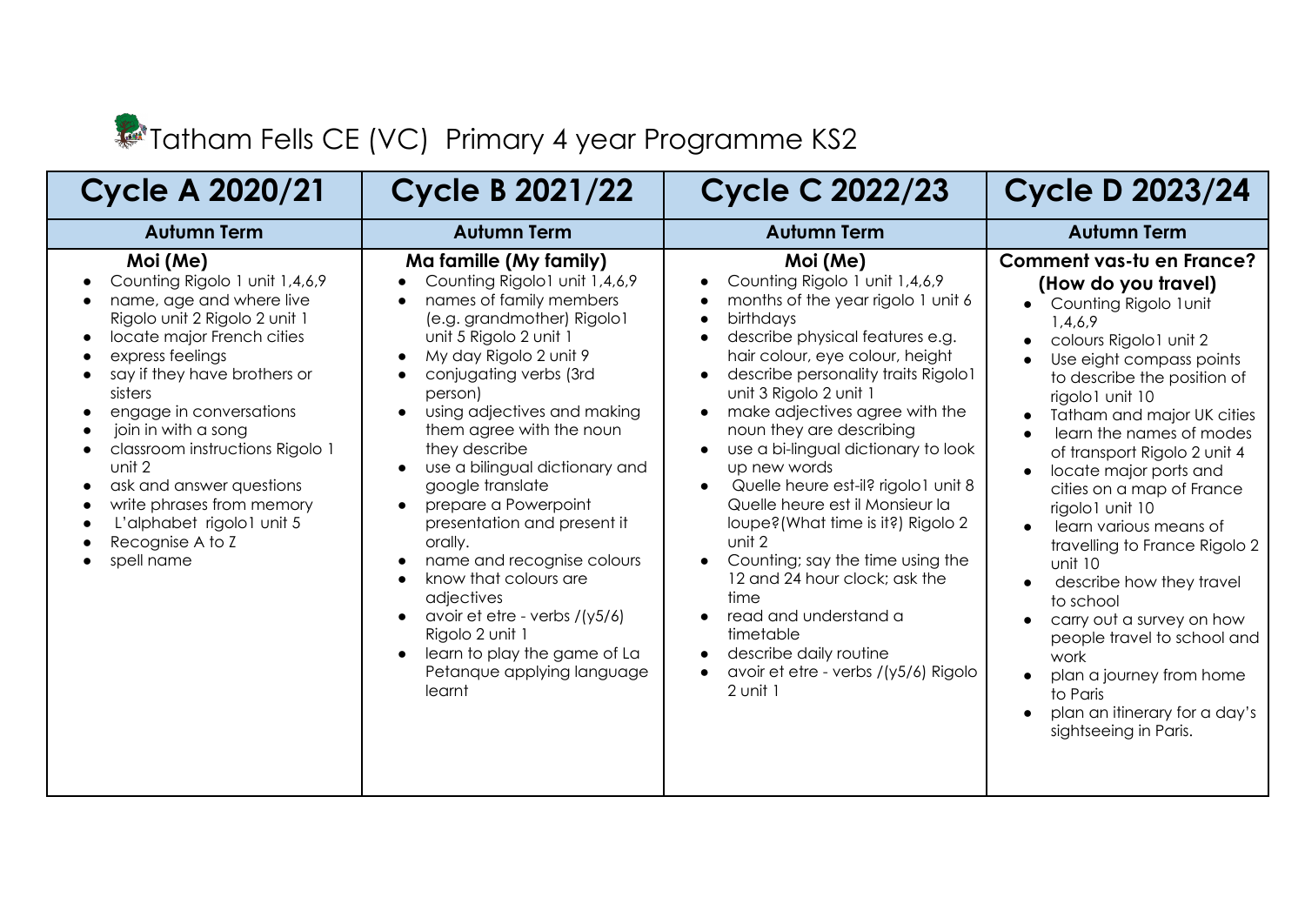| Spring Term 20/21                                                                                                                                                                                                                                                                                                                                                                                                                                                                                                                                                                                                                                                                                                        | Spring Term 21/22                                                                                                                                                                                                                                                                                                                                                                                                                                                                                                   | Spring Term 22/23                                                                                                                                                                                                                                                                                                                                                                                                                                                                                           | Spring Term 23/24                                                                                                                                                                                                                                                                                                                                                                                                                                                         |
|--------------------------------------------------------------------------------------------------------------------------------------------------------------------------------------------------------------------------------------------------------------------------------------------------------------------------------------------------------------------------------------------------------------------------------------------------------------------------------------------------------------------------------------------------------------------------------------------------------------------------------------------------------------------------------------------------------------------------|---------------------------------------------------------------------------------------------------------------------------------------------------------------------------------------------------------------------------------------------------------------------------------------------------------------------------------------------------------------------------------------------------------------------------------------------------------------------------------------------------------------------|-------------------------------------------------------------------------------------------------------------------------------------------------------------------------------------------------------------------------------------------------------------------------------------------------------------------------------------------------------------------------------------------------------------------------------------------------------------------------------------------------------------|---------------------------------------------------------------------------------------------------------------------------------------------------------------------------------------------------------------------------------------------------------------------------------------------------------------------------------------------------------------------------------------------------------------------------------------------------------------------------|
| En classe (In the classroom)<br>Counting Rigolo1 unit 1,4,6,9<br>names of common objects in<br>$\bullet$<br>the classroom Rigolo1 unit 2<br>gender of nouns; plural nouns<br>$\bullet$<br>position of adjectives in relation<br>to nouns<br>asking to do things in French<br>$\bullet$<br>subjects in school Rigolo 2 unit 2<br>locate major French cities<br>$\bullet$<br>Les pays francophones (French<br>$\bullet$<br>speaking countries)<br>school in France Rigolo 2 unit 2<br>$\bullet$<br>Know where in the world<br>$\bullet$<br>French is spoken Rigolo1 unit 12<br>locate some of these countries<br>$\bullet$<br>on a map of the world<br>recognise some flags for French<br>$\bullet$<br>speaking countries; | Quel temps fait-il? (What's the<br>weather like?)<br>Describe the weather orally<br>and in writing Rigolo 1 unit 10<br>use eight compass points<br>learnt the location of major<br>cities in France<br>read a real weather forecast<br>and use a dictionary to find<br>the meaning of new words<br>write phrases from memory<br>and adapt to create new<br>sentences<br>prepare a weather forecast to<br>present in a group<br>Les Fetes et Festivals Rigolo 1<br>unit 9<br>En vacance Rigolo 2 unit 5<br>$\bullet$ | Qu'est-ce que tu portes? (What<br>are you wearing?)<br>Know the names of items of<br>clothing Rigolo 1 unit 12<br>find information from a French<br>website and use a bi-lingual<br>dictionary to look up new words<br>Rigolo 2 unit 8<br>use singular and plural nouns<br>make adjectives agree with the<br>nouns they describe (singular<br>and plural)<br>use the 3rd person of verbs<br>write a script for a fashion show,<br>applying knowledge of grammar<br>read the script aloud to an<br>audience. | Les sports et la sante (sport<br>and health)<br>• Learn the names of foods<br>and say if they are healthy<br>learn the names of various<br>sports Rigolo 2 unit 11<br>use a bi-lingual dictionary<br>to look up the meaning of<br>new words<br>conjugate new verbs<br>(jouer and faire)<br>learn about the most<br>popular sports in France<br>express preferences giving<br>reasons<br>write and memorise a<br>dialogue.<br>what we do at the<br>weekend Rigolo 2 unit 7 |